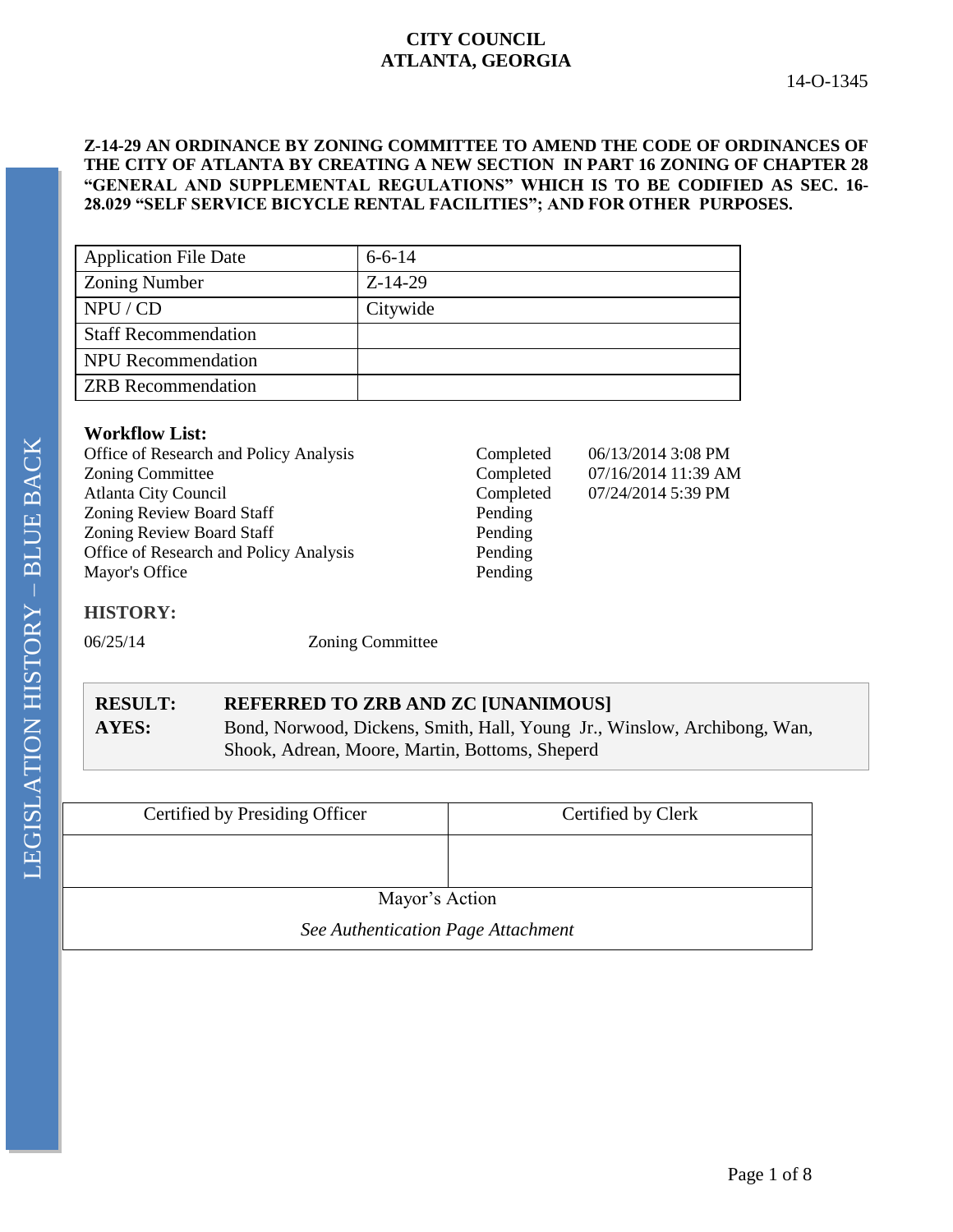### **Z-14-29 AN ORDINANCE BY ZONING COMMITTEE TO AMEND THE CODE OF ORDINANCES OF THE CITY OF ATLANTA BY CREATING A NEW SECTION IN PART 16 ZONING OF CHAPTER 28 "GENERAL AND SUPPLEMENTAL REGULATIONS" WHICH IS TO BE CODIFIED AS SEC. 16- 28.029 "SELF SERVICE BICYCLE RENTAL FACILITIES"; AND FOR OTHER PURPOSES.**

| <b>Application File Date</b> | $6 - 6 - 14$ |
|------------------------------|--------------|
| <b>Zoning Number</b>         | $Z-14-29$    |
| NPU / CD                     | Citywide     |
| <b>Staff Recommendation</b>  |              |
| <b>NPU</b> Recommendation    |              |
| <b>ZRB</b> Recommendation    |              |

WHEREAS, the public health, safety and welfare will be enhanced by the implementation of a Citywide Bike Share System of the type generally set forth in *The Atlanta-Decatur Bike Share Feasibility Study* (the "*Study"*); and

WHEREAS, the Citywide Bike Share System provides a convenience for residents, workers and visitors because bicycles can be made available on an as-needed basis and would be available for one-way trips; and

WHEREAS, the City of Atlanta ("City") solicited Requests for Proposals for qualified firms for FC-6605 Self Service Bicycle Rental Program in order to implement the Citywide Bike Share Program on public property; and

WHEREAS, The location of bike share infrastructure on public property is also intended to increase utilization of other transit modes by providing a first mile and last mile travelled alternative that will increase the range of destinations served; and

WHEREAS, upon the execution of a contract that will allow FC-6605 to proceed and the amendment of Chapter 138 of the City Code dealing with *Streets, Sidewalks and Other Public Places* it will be possible for the selected proponent to begin the installation of bike share infrastructure on public property; and

WHEREAS, if the Citywide Bike Share System allows both public and private self service bicycle rental programs to operate on a cooperative basis and link with other programs sponsored by other entities the System will grow more quickly in the City and may expand the reach of the program beyond the City; and

WHEREAS, allowing bike share infrastructure on private property as a permitted accessory use, the City's substantial governmental interest in the expansion of this alternative transit mode is increased, the utilization of other transit modes may be increased by providing a first mile and last mile travelled alternative which increases the the range of destinations served; and

WHEREAS, if bike share infrastructure is allowed on private property as a permitted accessory use, the City's substantial governmental interest in regulating the aesthetics of such sites with respect signage and traffic safety necessitates zoning regulations which specify how such bike share infrastructure is allowed to be constructed; and

WHEREAS, if bike share infrastructure is to be allowed on private property as a permitted accessory use, the City's substantial governmental interest in regulating the appearance, signage and traffic safety of bike share infrastructure on public property should be harmonized with the way in which bike share infrastructure appears on private property through appropriate zoning regulations;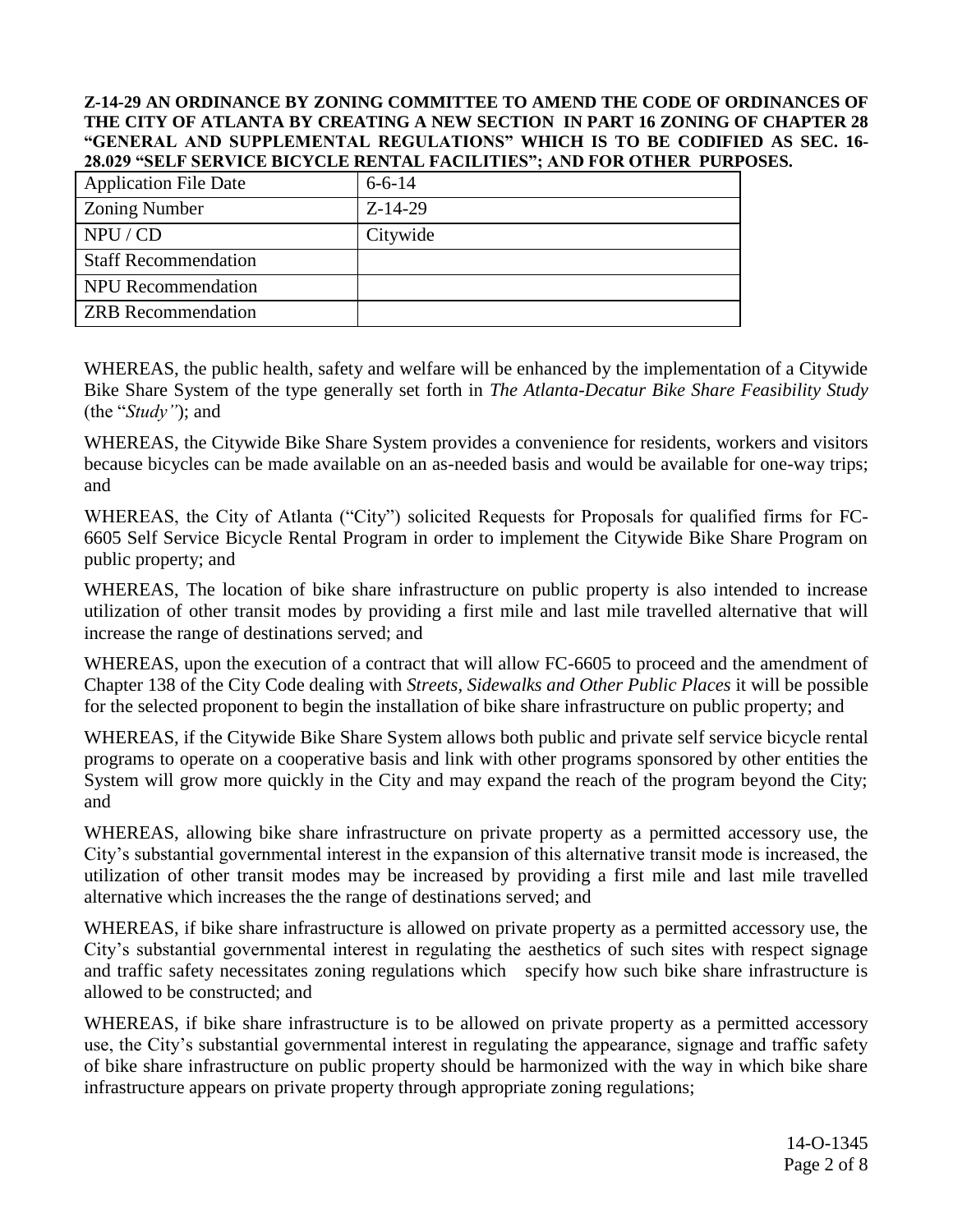NOW, THEREFORE, BE IT ORDAINED BY THE COUNCIL OF THE CITY OF

ATLANTA, GEORGIA, as follows:

SECTION 1: The Code of Ordinances of the City of Atlanta Georgia is hereby amended by adding a new section to Part 16 Zoning, Chapter 28, General and Supplemental Regulations which is to be numbered as "Sec. 16-28.029" and entitled "Self Service Bicycle Rental Facilities" and which shall read as follows:

Sec. 16-28.029 Self Service Bicycle Rental Facilities

(1) *Definitions* The words, terms and phrases, when used in this section, shall have the meanings ascribed to them in this subsection, except where the context clearly indicates a different meaning. The use of capitalized abbreviated reference terms for the definitions contained herein are intended to refer to the terms and phrases from which they were derived.

(a) *Public Self Service Bicycle Rental Service* means a system operated by the city, or operated by others under a contract with the city, which provides the public with opportunities to rent bicycles from Stations at locations on public property including areas of the right of way. A person or entity meeting the definition of a Public Self Service Bicycle Rental Service shall also be permitted to operate as a Private Self Service Bicycle Rental Service.

(b) *Private Self Service Bicycle Rental Service* means a system operated by private entities, not under contract with the city, for the purpose of providing the general public with opportunities to rent bicycles from Self Service Bicycle Rental Stations that are operated as an accessory to a primary use and that meet the Interconnectivity requirements necessary to support the Citywide Bike Share System.

(c) *Public Self Service Bicycle Rental Station* means a facility constructed as a part of a Public Self Service Bicycle Rental Service where bicycles are made available for rental without employees or attendants being required to take payments from customers, rent bicycles to customers or receive bicycles from customers when the bicycles are returned from rental.

(d) *Private Self Service Bicycle Rental Station* means a facility constructed as an accessory to the main use on private property by A Private Self Service Bicycle Rental Service and where bicycles are made available for rental without employees or attendants being required to take payments from customers, rent bicycles to customers or receive bicycles from customer when the bicycles are returned from rental.

(e) *Self Service Bicycle Rental Station* ("*Station*") is a term that includes both Public Self Service Bicycle Rental Stations and Private Self Service Bicycle Rental Stations.

(f) *Self Service Bicycle Rental Station Kiosk* ("*Kiosk*") means a structure containing the self service device by which Self Service Rental Bicycles are rented or other permission is given for their use at a Self Service Bicycle Rental Station. For the purpose of these regulations, the front of the Kiosk shall be considered the side or face of the Kiosk where an individual operates the mechanisms for making payments or obtaining permission for rentals.

(g) Self Service Bicycle Rental Storage ("Storage") means that portion of a Station that is utilized for the storage of Rental Bicycles available for rental or being returned after rental; provided that no part of any Station may be used for the storage of Rental Bicycles that are inoperable or which cannot be rented within twenty-four hours after their return, for the servicing of Rental Bicycles, or for the storage of any other goods or materials

(h) Bicycle Rental Service Provider ("Provider") is a term that includes those persons or entities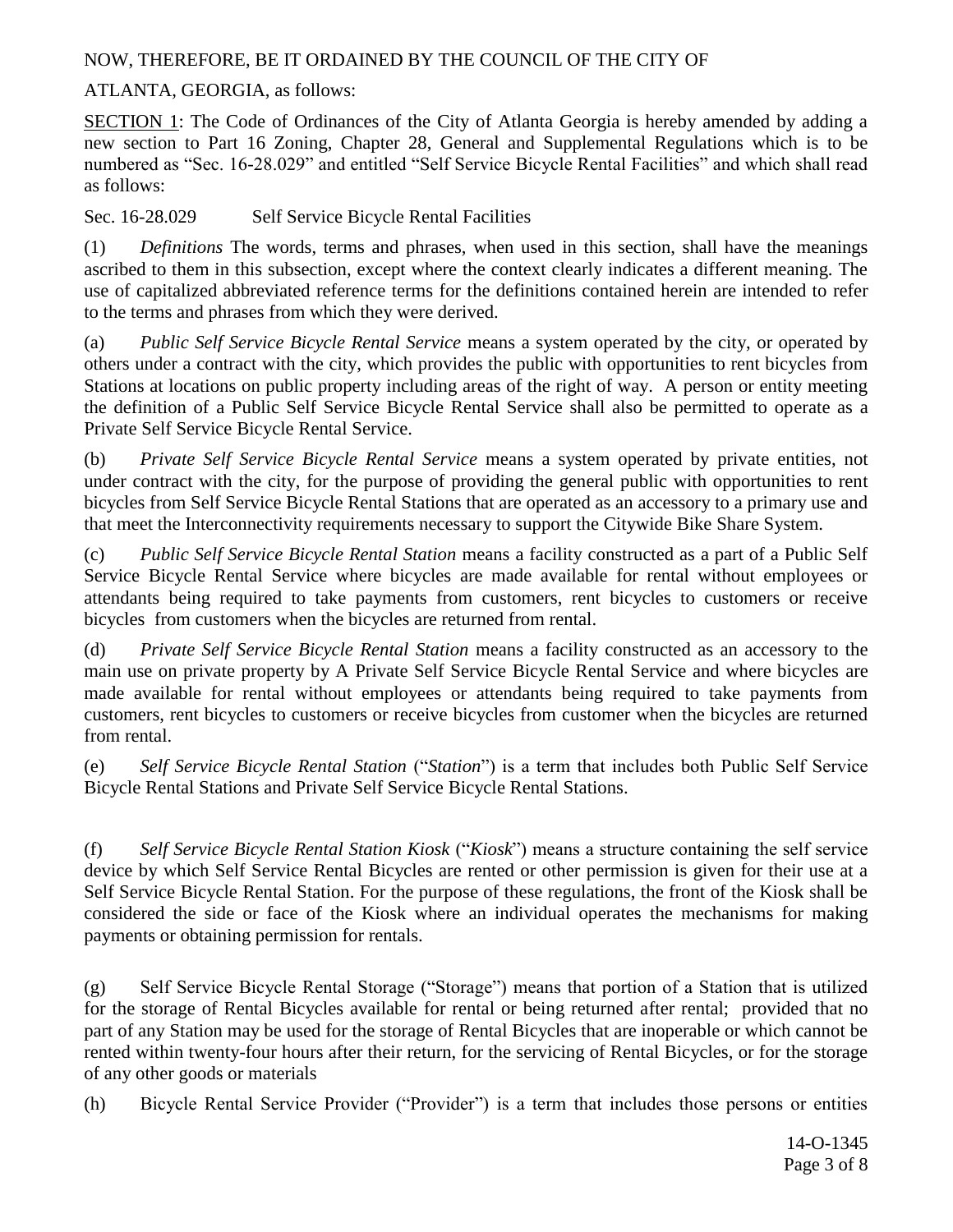responsible for providing Public Self Service Bicycle Rental Services and/or those persons or entities provding Private Self Service Bicycle Rental Service.

(i) Map and Instruction Board means a sign attached to or constructed as a part of a Station for the purpose of wayfinding and providing instructions on the use of the Station for the purpose of renting and operating of Self Service Rental Bicycles.

(i) Kiosk Information Sign means a sign or display posted on the on the front side of Kiosk for the purpose of providing 24 hour contact number and a street address in the city where customers may make inquiries and may otherwise obtain information about the operation of the Kiosk.

(k) Self Service Rental Bicycle ("Rental Bicycle") means, for the purpose of this Section, a bicycle rented from Public Self Service Bicycle Rental Stations and Private Self Service Bicycle Rental Stations.

(l) Helmet Vending Machine means a structure for the self service sale and or rental of bicycle helmets. For the purpose of these regulations, the front of the Machine shall be considered the side or face of the Machine where an individual operates the mechanisms for making payments.

(m) Interconnectivity Agreement means a written agreement between Providers whereby the terms of interconnectivity between the Providers' Stations are set forth.

(n) Interconnectivity means the ability for the customers of one Provider to rent or return the Rental Bicycles of another Provider at a Station which belongs to either Provider in a manner that supports the Citywide Bike Share System.

(o) Citywide Bike Share System is an initiative by the city to implement certain of the recommendations as generally set forth in The Atlanta-Decatur Bike Share Feasibility Study in order to provide a non-traditional transit option to cover the "first and last mile" of a transit trip by encouraging and installing infrastructure that will allow access to rental bicycles and for other purposes.

(2) *Where Permitted.*

(a) Public Self Service Bicycle Rental Stations may be located on any public right of way or City owned property including public parks and city-owned recreation facilities under a contract with the city; provided however that the approval of the city shall at all times be required for installation and continued operation.

(i) A person operating in the City as a Public Self Service Bicycle Rental Service shall be required to meet the requirements which apply to Private Self Service Bicycle Rental Stations

(ii) Where city right of way is located in the R-1, R-2, R-3, R-3A, R-4, R-4A, R-4B, R-5 or PD-H zoning district, the right of way shall not be used for Public Self Service Bicycle Rental Stations except where such right of way is on a street that is adjacent to a city park.

(b) Private Self Service Bicycle Rental Stations are permitted only as an accessory use to a primary use that is regularly open for business or occupancy and may be located in any zoning district except for R-1, R-2, R-3, R-3A, R-4, R-4A, R-4B R-5 or PD-H; provided however when any district, parcel or building is designated or is otherwise regulated by the Historic Preservation Ordinance, the Urban Design Commission's approval for the construction of the Station as an accessory use to the designated property shall be required.

(c) Offices or repair facilities for Providers may be staffed by employees but such use shall be permitted only as a primary use which is subject to the zoning of the parcel on which such use is located. A Station may be located on the same parcel as an accessory to that permitted use.

(3) *Minimum Size for Private Bicycle Rental Service Providers; Interconnectivity Agreements*.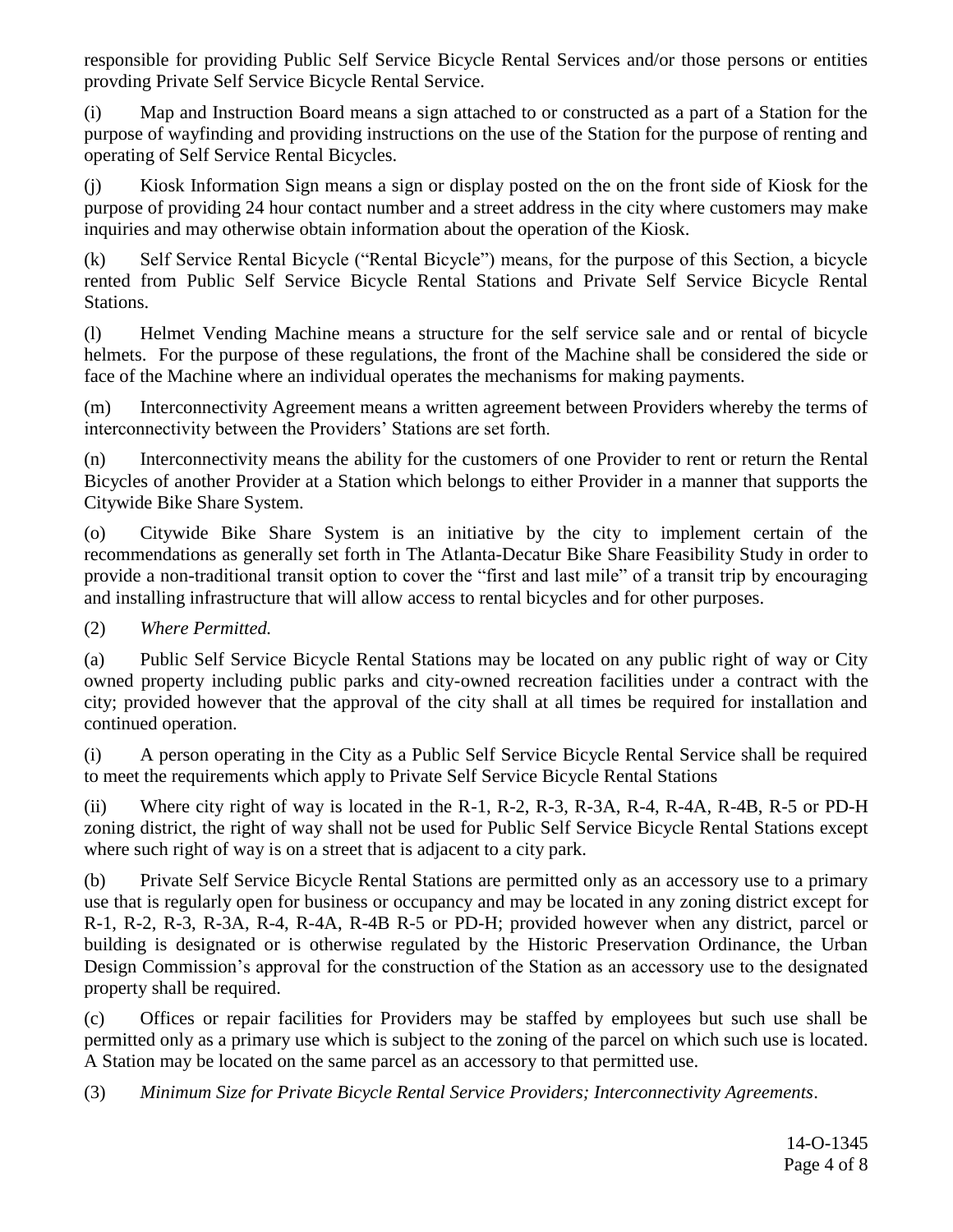Access to Stations and Rental Bicycles that allows the general public to have the ability to make one way trips or reasonable round trips is a vital part of the bicycle sharing experience and distinguishes the bicycle sharing experience from renting bicycles from fixed single rental locations and is necessary to support the Citywide Bike Share System. The public purpose of allowing the location of Private Self Service Bicycle Rental Stations as an accessory use on private property is not enhanced or served when only a limited number of Stations are available for the renting and return of a limited number of Renal Bicycles and does not support the implementation of the Citywide Bike Share System. The negative impact on the bicycle sharing experience enjoyed by the general public which is caused by having a limited number of Stations and a limited number of Rental Bicycles is best addressed by requiring that Private Self Service Bicycle Rental Providers offer a minimum number of Stations which are served by a sufficient number of Rental Bicycles. The public propose of the bicycle sharing experience is also met by allowing Interconnectivity Agreements among Providers.

(a) Private Self Service Bicycle Rental Providers shall be required to offer access to a minimum of three Stations and 100 Rental Bicycles before an application for a Special Administrative Permit may be issued by the office of planning.

(b) Private Self Service Bicycle Rental Providers may meet the requirements of this subsection through Interconnectivity with another Provider that already has Stations and Rental Bicycles permitted by the City, either as a Public Self Service Bicycle Rental Provider or as a Private Self Service Bicycle Rental Provider. Interconnectivity which brings the number of Stations and Rental Bicycles in the City above the minimum number required in this subsection may be shown for the purpose of an application for Special Use Permit by an Interconnectivity Agreement stating the terms under which each Provider may utilize the Stations or Rental Bicycles of the other. If the aggregate number of Stations and Rental Bicycles between the parties to an Interconnectivity Agreement brings the number of Stations and Rental Bicycles above that required by this subsection, the processing of the Special Administrative Permit may proceed subject to the requirements of this section.

(i) An Interconnectivity Agreement submitted to the office of planning shall be accompanied by an affidavit from the applicant and from the other party to the Interconnectivity Agreement attesting to the truth of the statements set forth therein. The affidavit shall include, without limitation, the number of Rental Bicycles made available and the location of the Stations which are necessary to meet the required minimum size for Private Bicycle Rental Service Providers.

(ii) The Interconnectivity provided in such agreements shall state, without limitation, that each Provider to the Agreement shall actually make its Stations and Rental Bicycles available to customers of the other.

(iii) No Interconnectivity Agreement shall be recognized by the City for the purpose of allowing a Provider to meet the minimum number of Stations and Rental Bicycles set forth in this section unless actual Interconnectivity exists and is proven to office of planning by a demonstration of Interconnectivity between Providers prior to the issuance of the Special Administrative Permit.

(iv) Beyond verifying that Interconnectivity for the required number of Stations and Rental Bicycles shall be provided and maintained between the Providers for the term of the Interconnectivity Agreement, neither the office of planning nor any other city office or department shall enforce the terms of Interconnectivity Agreement between the parties thereto.

(d) A failure of Interconnectivity which reduces the access of the public to Stations or Rental Bicycles below the minimum number of Stations or Rental Bicycles below that which this section requires a Provider to maintain shall not allow such Provider to maintain operations of the nonconforming Station or Stations or make Rental Bicycles below the required number available for rental. Notwithstanding any other sections of Part 16 to the contrary no Provider may maintain operations by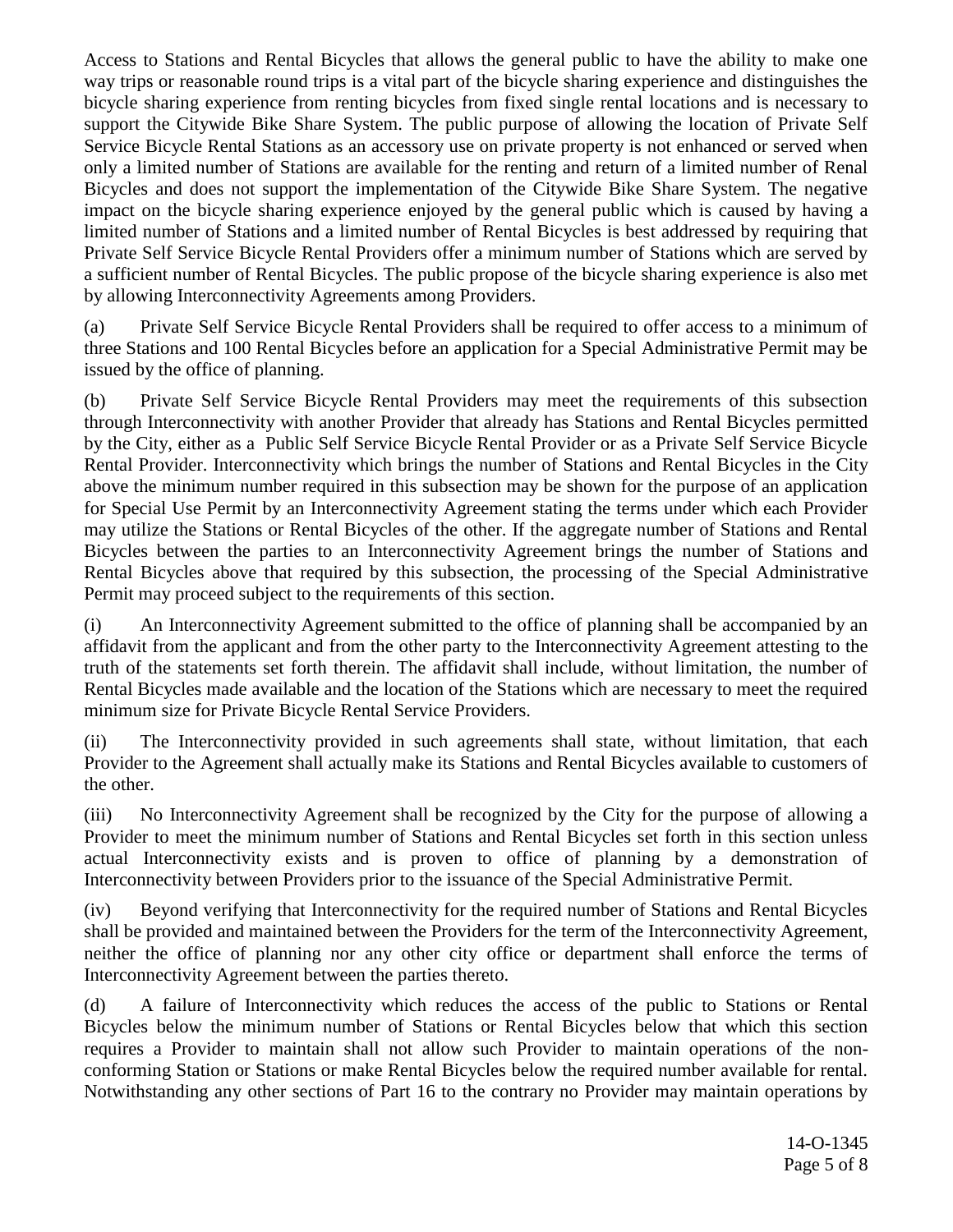use of Stations of Rental Bicycles which are below the minimum number required by this subsection.

(e) The failure of a Private Self Service Bicycle Rental Provider to provide the minimum number of Stations or Rental Bicycles for more than thirty days shall cause the Special Administrative Permit to be subject to revocation. Where a Special Administrative Permit allowing a Private Self Service Bicycle Rental Provider to operate its Stations has been revoked, no operations shall be permitted at any Stations operated by that Provider and the Kiosk and Rental Bicycles shall be removed. The provisions of Chapter 24 of Part 16 shall not operate to prevent a Special Administrative Permit from being revoked or prevent a Station from being subject to removal.

# (4) *Permit Procedures*

(a) All Stations shall obtain a Special Administrative Permit which shall evaluate its conformity to this Section and to the Zoning Code. This review shall also evaluate the relationship of the Kiosk, including the related signage, and the Storage portion of the Station to the site conditions as well as the adjacent sidewalks and streets and adjoining properties.

(i) No Building Permit shall be issued without an approved Special Administrative Permit.

(ii) A site plan shall be required with the Special Administrative Permit application. The site plan shall specify the height, footprint size and location of the Kiosk as well as the size and location of the Storage. All entrances and exits to the Station shall be on the site plan.

(b) All Stations shall obtain a Building Permit for construction in conformity with the City Code in the same manner as any other accessory structure as well as conformity to the criteria set forth in this Section.

(i) As a part of the Building Permit application for a Station, a Sign Permit application shall be submitted which details the size of each size and all sign copy to be displayed as well as an exemplar of the size of the signs to be displayed on the Rental Bicycles to be stored at the Station. The permission to erect signs on a Station shall be permission to store Rental Bicycles at the Stations with signage which corresponds with the exemplar as to size. So long as the signs on the Rental Bicycles correspond to the size of the exemplar, the copy on the signs displayed on each of Rental Bicycles stored at the Station need not be identical.

(c) In reviewing the application for the Special Administrative Permit and/or the Building Permit, the reviewing agency shall be authorized to consider the City Code as well as all regulations set forth in this Section, including without limitation, the criteria for Self Service Bicycle Rental Station Design.

(d) The failure to meet the conditions of the Special Administrative Permit or the Code shall be grounds for its revocation. No Station may continue in operation and must be removed upon the exhaustion of any appeal permitted as a part of the process of revocation.

# (4) *Criteria for Self Service Bicycle Rental Station Design.*

- (a) The maximum height of any part of a Kiosk, including permitted signage, shall be seven feet as measured from the grade of nearest adjacent sidewalk.
- (b) No Kiosk shall occupy a footprint of more than four square feet.
- (c) No Kiosk or Storage shall be located on any part of a sidewalk which results in the sidewalk having less than a eight foot clear zone.
- (d) Each Kiosk shall display a Kiosk Information Sign on its front side, at least than six inches by six inches but no greater than nine inches by twelve inches, and which shall be at least 48 inches above ground level that identifies the station by address. Each such sign shall include a 24 hour contact number and a street address in the city where customers may make inquiries and may otherwise include only the name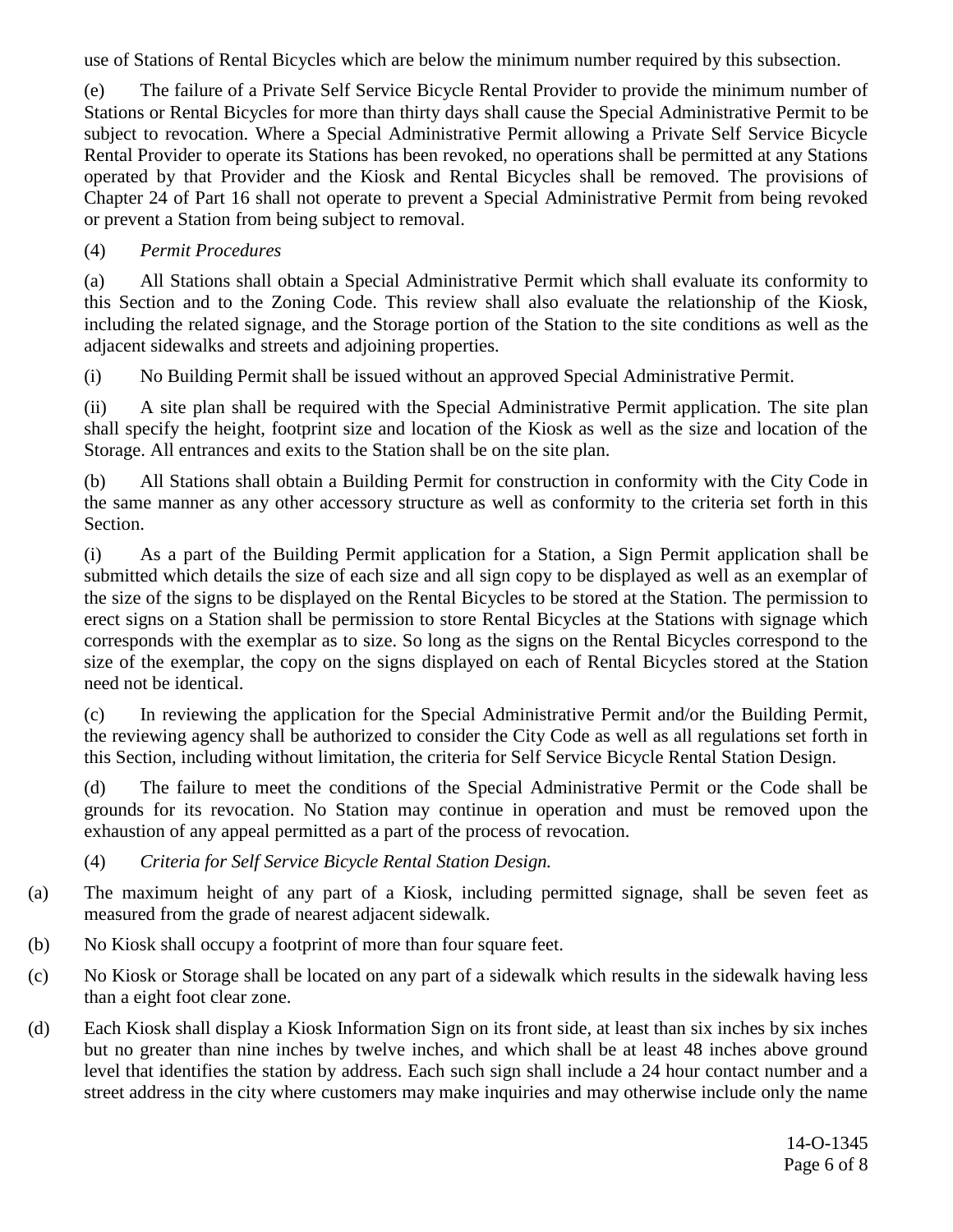and logo of owner or manufacturer of the Station or of a sponsor and a Provider number or code. These signs or displays may not be illuminated, and shall not include any flashing, moving, digital or electronic changeable copy features.

- (e) Each Kiosk shall be oriented and placed on the site of the Station in a manner that directs its use toward users of the facility and not so as to cause the permitted signage to be seen by motor vehicle traffic.
- (f) When evaluating a site plan, the reviewing agency shall examine proximity to street intersections, pedestrian crosswalks driveways, and building entrances or exits in order to minimize conflicts with pedestrians and vehicular traffic.
- (g) Any power sources must be depicted on the site plan and must meet all applicable electrical code standards.
- (h) A Station may be, but is not required to be, lit by free standing lights and/or light fixtures attached to the Kiosk, provided however that such lighting shall be designed to reduce light spillage outside the Station by directing the lighting internally downward or using shielded light fixtures.
- (i) Storage for Self Service Rental Bicycles shall not be permitted on any required parking for the parcel and shall not be permitted to reduce the required open space.
- (j) A Station may provide for reserved vehicle parking on the same parcel as the primary use but the parking remaining available for the primary use shall meet the required parking for that use.
- (k) No Station may be designed or installed in a manner that requires employees to operate it for the purpose of taking payments from customers, renting bicycles to customers or receiving bicycles returned from rental.
- (l) A Station may include up to three Helmet Vending Machines.
	- (5) *Signage on Stations and Rental Bicycles*
	- (a) Purpose of the Signage Regulations

The findings, purposes and intent of Chapter 28A, as expressed in Sec. 16-28A.003, are included by reference as supporting the limitations on such advertising. With respect to Public Self Service Bicycle Rental Service, the city intends to defray or entirely avoiding the cost of implementing the Citywide Bike Share System and providing Public Self Service Bicycle Rental Stations by granting permission for signage for the purpose of sponsor identification. With respect to the signage on Private Self Service Bicycle Rental Stations and the Rental Bicycles which may be located at such facilities allowing the incorporation of the name of the Provider or its Sponsor on the Kiosk or the Rental Bicycles, such signage is considered to be a display on a device similar to vending machines, newspaper racks or telephone booths that is incidental to the provision of the service and shall not be considered to be general advertising. Likewise, the incorporation of place names or logos on the Map and Instruction Boards is incidental to the instructional or wayfinding purpose and shall not be considered to be general advertising. Other than the permission granted in this section for incidental displays no advertising of any type is permitted on Self Service Bicycle Rental Stations or the Rental Bicycles stored at such Stations.

(i) Based on the specialized purpose of permitting signage on Stations and Rental Bicycles and notwithstanding any other provision of the Code of Ordinances, signs on Stations and Rental Bicycles shall be allowed to display the type, size and number of signs permitted by this Section. Unless a sign is specifically permitted by this Section or the Code and any required permit has been obtained, it shall not be displayed at any Station or on any Rental Bicycle.

(ii) Stations are a permitted accessory use and are not entitled to any separate business identification signage either for the bike share accessory use or for the primary use.